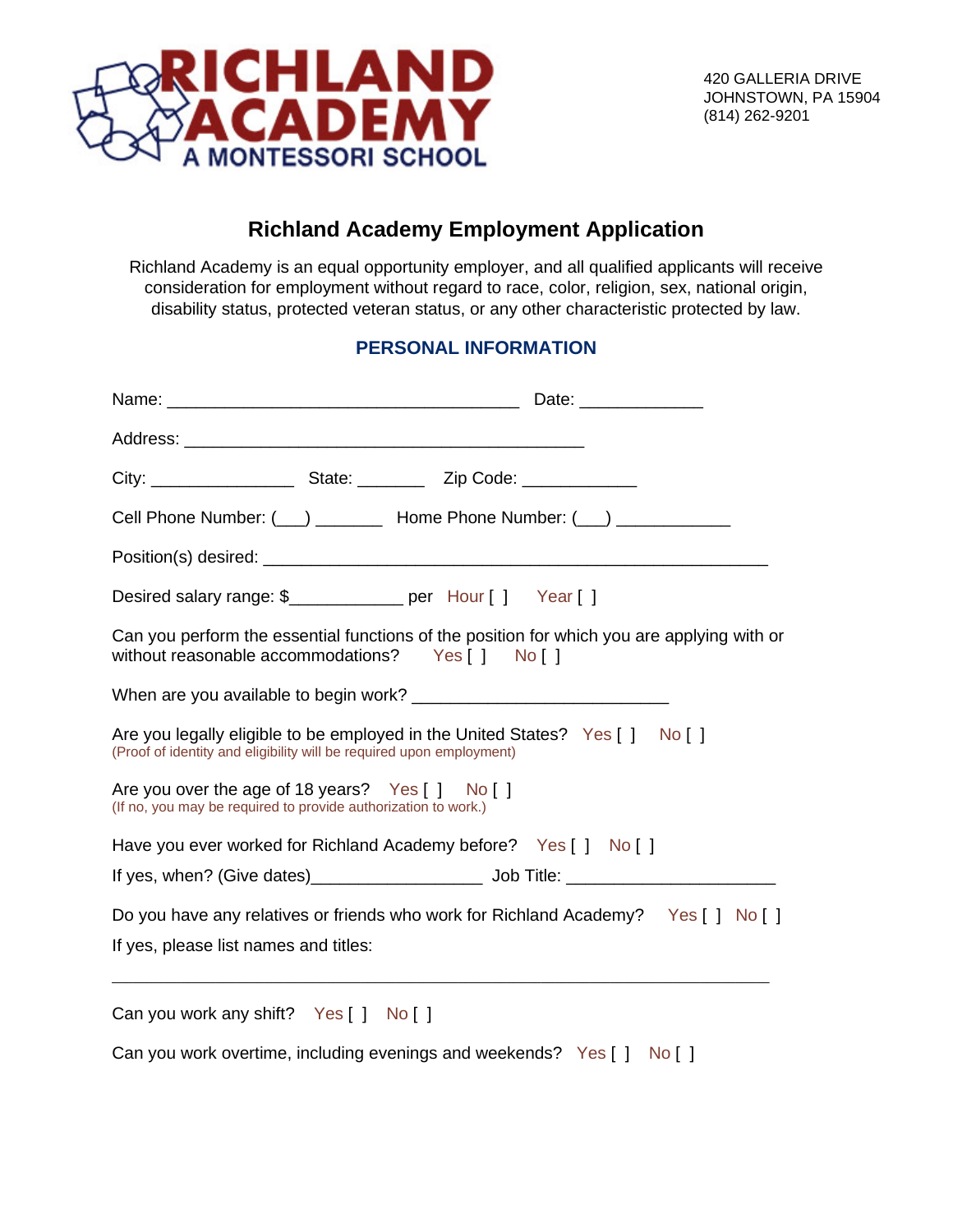### **AVAILABILITY**

(If employed, notification must be provided in writing should availability change, all changes are subject to approval.)

| <b>Day</b>    | Sunday | Monday | Tuesday | Wednesday | Thursday | Friday | Saturday |
|---------------|--------|--------|---------|-----------|----------|--------|----------|
| From:<br>(AM) |        |        |         |           |          |        |          |
| To:<br>(PM)   |        |        |         |           |          |        |          |

### **EDUCATION**

|                                     | Name and Location<br>of School | Course of<br><b>Study</b> | No. of Years<br>Completed | Did you<br>Graduate? | Diploma or<br><b>Degree</b><br>Received |
|-------------------------------------|--------------------------------|---------------------------|---------------------------|----------------------|-----------------------------------------|
| <b>High School</b><br>or equivalent |                                |                           |                           |                      |                                         |
| College                             |                                |                           |                           |                      |                                         |
| Advanced<br>Degree or<br>Other      |                                |                           |                           |                      |                                         |

Do you hold a Child Development Associate (CDA) credential? Yes [ ] No [ ] \*\*If yes, please attach a copy of your credential along with a transcript from your training\*\*

Do you hold a Professional Teaching Certificate? Yes [ ] No [ ] \*\*If yes, please attach a copy of your certification(s)\*\*

Do you hold an AMS or AMI Certification? Yes [ ] No [ ] \*\*If yes, please attach a copy of your certification(s) along with a transcript from your training\*\*

Do you hold a certificate from any other Montessori Training Courses? Yes [ ] No [ ] \*\*If yes, please attach a copy of your certificate(s) along with a transcript of your training.\*\*

Please list any additional training, memberships, etc.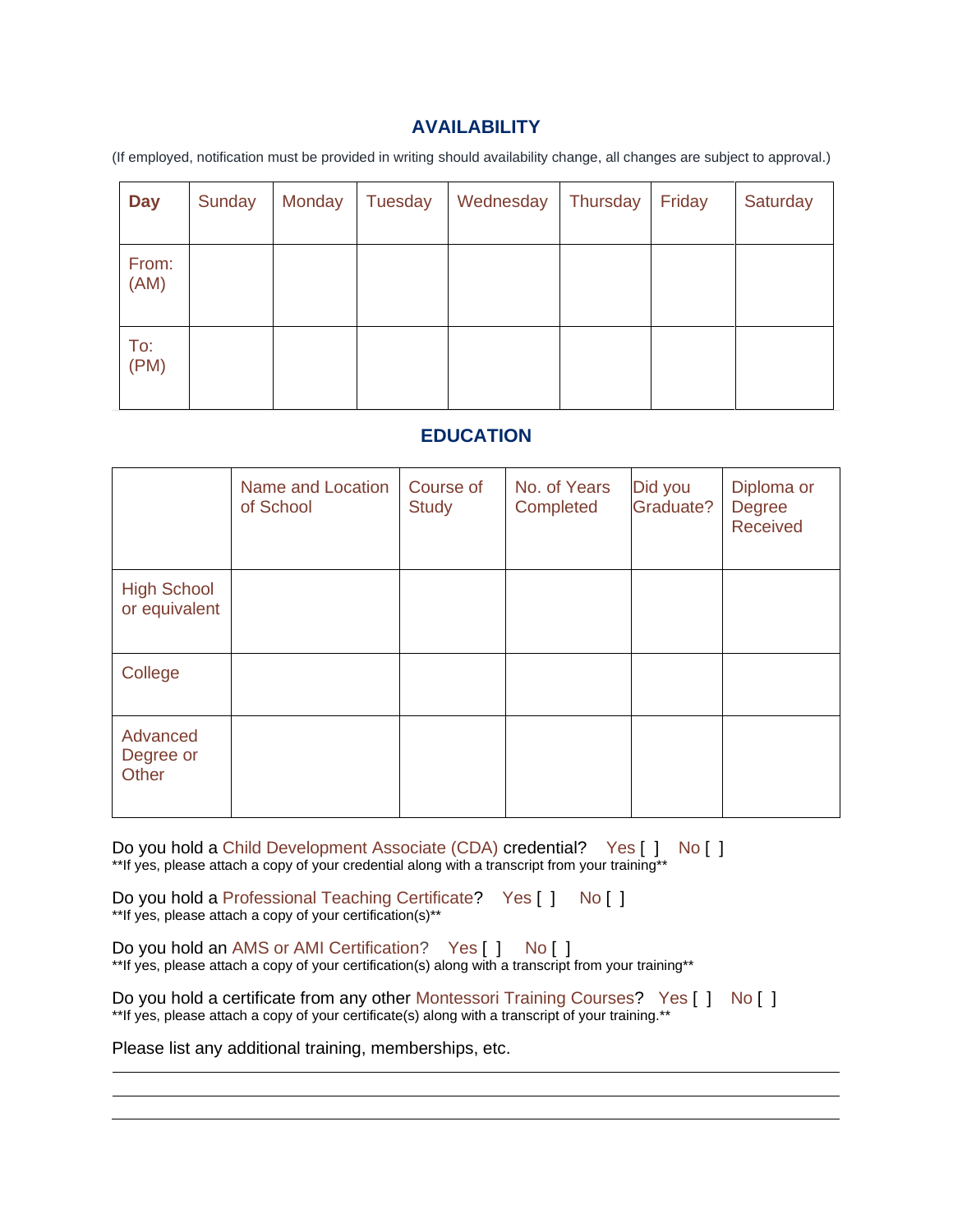## **EMPLOYMENT**

Include your last seven (7) years of employment history, including periods of unemployment, starting with the most recent and working backwards in time. Use an additional sheet of paper if more space is needed.

| <b>Employer Name and Address:</b>            | <b>Employment Start Date:</b> |
|----------------------------------------------|-------------------------------|
|                                              | <b>Employment End Date:</b>   |
| Job Title:                                   | Supervisor:                   |
| Duties:                                      |                               |
|                                              |                               |
| Reason for leaving?                          |                               |
| May we contact this employer? Yes [ ] No [ ] |                               |

| <b>Employer Name and Address:</b>            | <b>Employment Start Date:</b> |  |
|----------------------------------------------|-------------------------------|--|
|                                              | <b>Employment End Date:</b>   |  |
| Job Title:                                   | Supervisor:                   |  |
| Duties:                                      |                               |  |
|                                              |                               |  |
| Reason for leaving?                          |                               |  |
| May we contact this employer? Yes [ ] No [ ] |                               |  |

| <b>Employer Name and Address:</b>            | <b>Employment Start Date:</b> |  |
|----------------------------------------------|-------------------------------|--|
|                                              | <b>Employment End Date:</b>   |  |
| Job Title:                                   | Supervisor:                   |  |
| Duties:                                      |                               |  |
|                                              |                               |  |
| Reason for leaving?                          |                               |  |
| May we contact this employer? Yes [ ] No [ ] |                               |  |